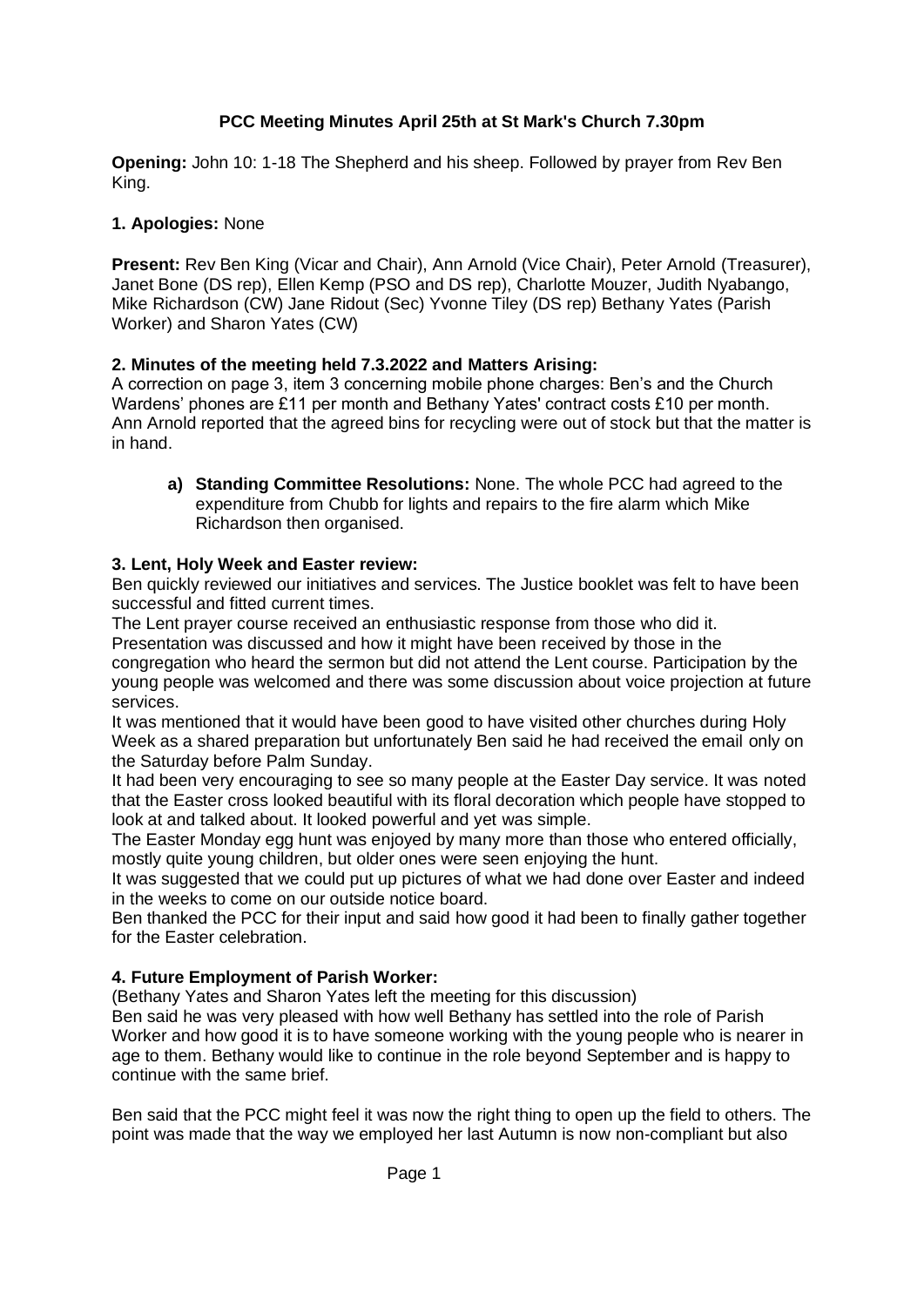that the new regulations came out very shortly after her appointment so we were fortunate. We would certainly have to put new forms in place in the future if anyone else were to be employed.

Ben is talking to Beth about applying for an LOB grant which would cover a third of her work which is with the youth, otherwise we would use legacy money for Beth's salary.

The point was made that Bethany is giving us more of her time than that for which she is officially paid and that is having good repercussions. We now have an active Instagram account and lots of photographic evidence building up.

Another point was made that although Bethany is indeed a breath of fresh air in the life of the church, we need to keep sight of the fact that at some point she will leave. Now, within the new regulations we would have to open up the role outside the church. We also would not have the right to expect as much from someone else as Beth has given us.

Ben suggested that the contract stays the same and is extended. The question of a pay review came up which would normally be after 6 months. It was suggested that we look at comparative roles. Peter Arnold said that he would look at this before September when the contract is renewed.

Ben King proposed that we proceed with a further 12 month extension of Beth's contract until September 2023 on the current basis and this was seconded by Jane Ridout. The PCC voted for this unanimously.

Bethany was told of the decision and thanked.

# **5. Vicar's Report: (sent out to members before the meeting)**

**a. Worship Pattern:** Ben felt that St Mark's was ripe for something different from 3 Holy Communion services a month and members told him about alternative services that we used to hold, with Communion in the morning only twice a month. The music group service was mentioned and also the International Service and prayer for the Persecuted Church. The point was made that some people would prefer 6.30 rather than 4.30pm and that some, though probably not that many, would like some sort of Holy Communion more than twice a month. It was felt that one of the strengths of St Mark's was that it had offered a variety of services to suit everyone and that evening Communion had catered for those working with Scramblers who then missed the whole service. The point was made that new people might find a more flexible approach easier to deal with and less formal. Ben felt that we could have services geared to non-Christians as well. It was suggested that we could be very flexible with times of services, maybe having an afternoon one occasionally. 8.00 am Holy Communion was also mentioned. A midweek Holy Communion was also put forward as a possibility. Ben thanked people for their ideas.

**a. Thy Kingdom Come:** This launches on Ascension Day when we shall hold an evening Communion service. It was pointed out by a member that they have a programme called Daily Video which might be a good idea for morning services. Praying for the 5 people to come to Christ is also part of the programme. Another member said there was a need to talk about unanswered prayer and our questions about God's timing. Another member highlighted a TV series where losing faith had been a key part of the storyline. Ben asked for ideas to be sent to him.

**b. Forest Gate Festival 2nd July:** Ben asked whether there would be a desire to have a presence at the festival and was told a little about what we have done in the past, the last one being 2019. Ann and Peter Arnold said that they were prepared to run a Traidcraft stall with an additional table for people to talk to passers-by, make tea, chat etc. Others would need to be involved. The PCC agreed that this would be a good thing to be involved with and Ann offered to book the two tables.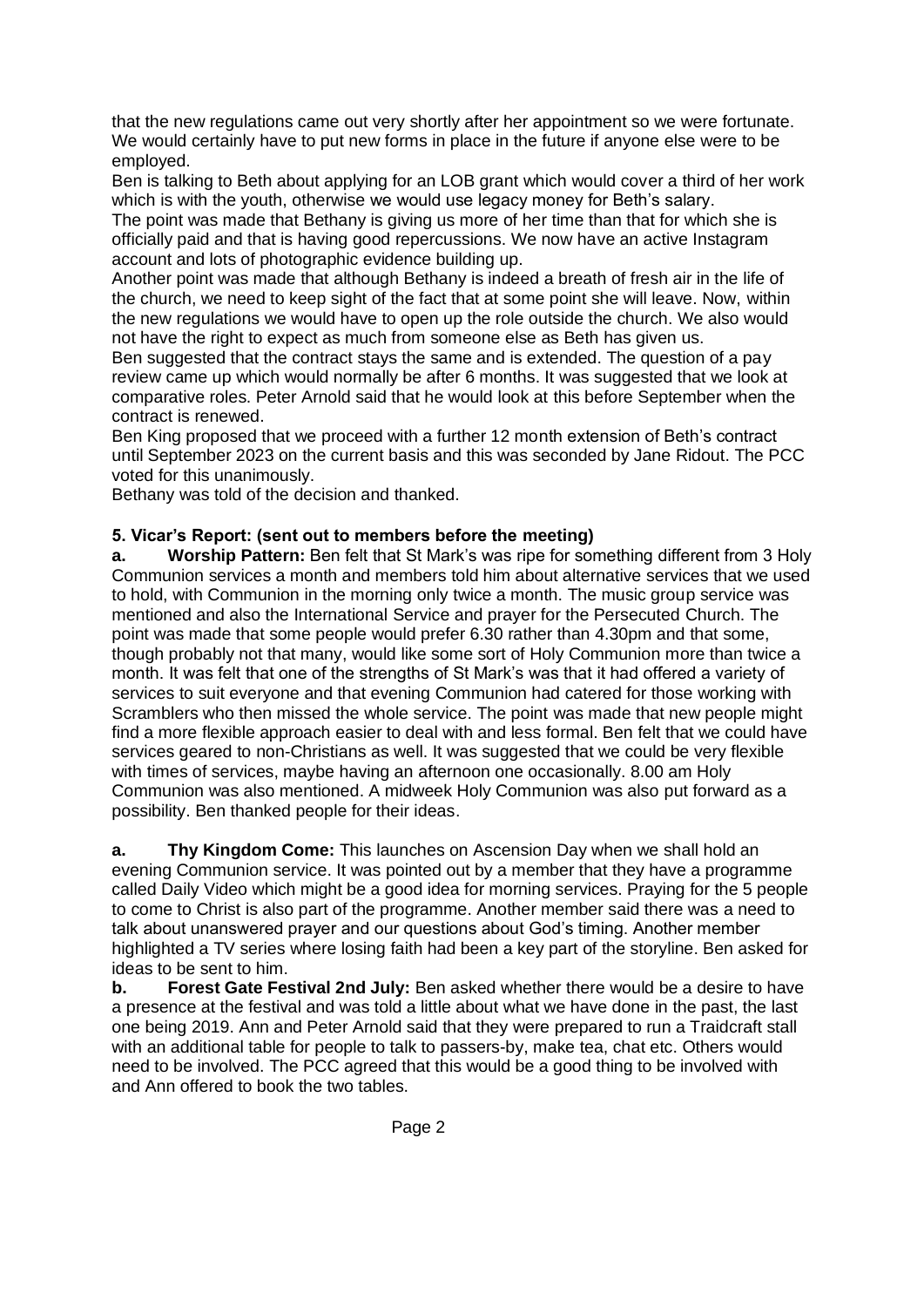### **6. Parish Worker's Report: (Sent out to members before the meeting)**

Bethany Yates was pleased to report that since writing her report the Council have offered a £500 grant towards the Jubilee celebrations and allowed the church end of Lorne Road to be shut off. Bethany felt that this would be an excellent opportunity for us to engage with both our Church community and the residents of Lorne Road. She reported that the Jubilee team had met and decided to run a tea for elders on the Friday afternoon of the Bank Holiday, in church with a tailored invitation…70 guests to represent the Queen's 70-year reign. It will also be Pentecost on the Sunday of that weekend and church members will be invited to join in with a "bring your own picnic" and celebration after the morning service with members of the community joining in at whatever point they wish. It was suggested that boxes be taken around to any individuals who were not able to attend either celebration in person and Bethany agreed that the team had discussed this and felt it was a good idea.

 Bethany proposed, and was seconded by Charlotte Mouzer, that the PCC grant £700 for the afternoon tea and £500 for the Sunday event, a total of £1200. There were 11 votes in favour and 1 abstention.

The meeting then discussed the proposal for a **Coffee Bike** following on from discussions and questions at the last meeting. Bethany had sent the members substantial notes about this in her report. One query had been about hygiene regulations and Bethany reported that it would be within the regulations for her to take the qualification and then cascade down the information. If this is to go ahead, it will involve a lot of purchasing and Bethany proposed having a Standing Committee to bounce ideas on and for general oversight of the project. The bike would take 10 weeks from order to delivery which would mean that we would have it in July. The figure quoted takes in the umbrella costs of running the proposed groups, for example some toys for a small play group and the actual coffee costs. A question was asked about leasing but there are no available finance options for this.

A question was asked about people to rely on to use and work the project. Bethany said she had had positive support from local Mums who would like to be involved. It was felt that we need to be able to coordinate support. Several people felt that although they liked the idea, they felt uncomfortable about the amount of money involved. Ben King and others felt that this was totally understandable but that the project presented an opportunity to give drinks and love out to our community and that it would be a real gift to those who are struggling. We can look upon it as a chance to extend the love of Christ through Helen Rigby's money. It really would be a leap of faith but this is what "Launching out into the deep" really means….it's risky. Some felt that it is what we should have been doing already but in a simpler way.

Bethany asked the PCC to approve 3 things:

- **1. For the PCC to approve £12,500 to buy the bike and the first amounts of tea, coffee etc.**
- **2. For Bethany to apply for a different LOB grant, with Mike Richardson's help, of £12,500 to cover the "umbrella" costs of the project.**
- **3. For the PCC to commit to further funds if this application is not successful, making up the full cost of £25,000.**

**The Chair, Ben King proposed that we do proceed and that if the LOB application is unsuccessful, we are ready to match fund the £12,500 applied for. This was seconded by Charlotte Mouzer.**

There were 7 votes in favour of the proposal and 5 abstentions with no votes against the proposal.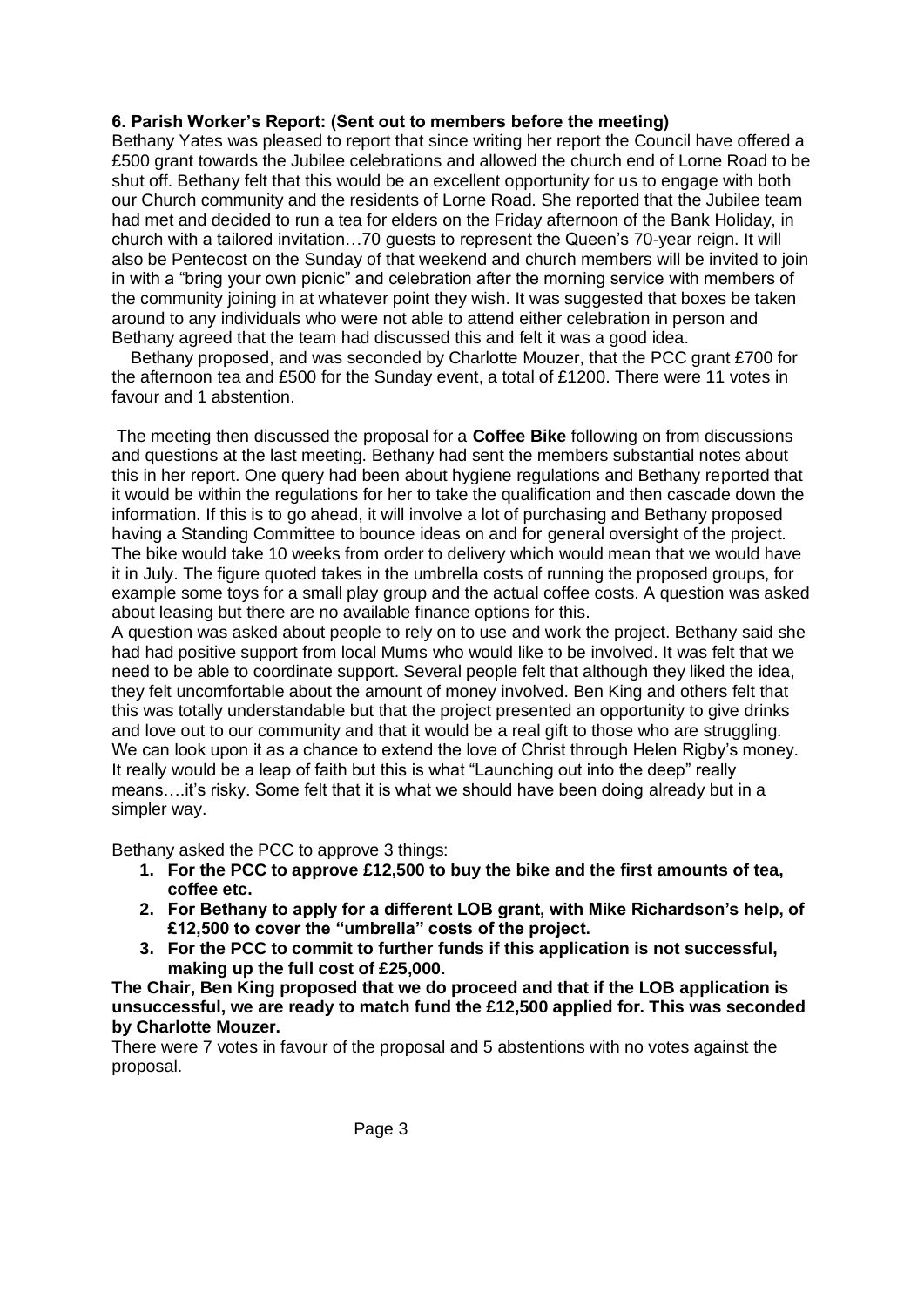#### **7. Safeguarding: (Ellen Kemp had sent a report, information about elected roles, a safer recruitment document and a visual grid of PCC responsibilities for advertising, recruiting and appointing people to roles in the church)**

Ellen said that there were still three PCC members who needed to submit their training certificates to her.

She explained that we now need to be clear about the difference between leaders of groups, and helpers, because more training will be needed in the future depending upon the role. Ellen also explained that there were now changes to the way elected roles are nominated for election i.e. PCC members and Church Wardens. We will have to use these for the APCM on 15th May. The application forms are different.

After the elections at the APCM the PSO should then hand out an eligibility form. As we have no record of these on file, the form should go to every member of the PCC.

The role of the PCC has been highlighted on the grid that Ellen sent with her report. Ellen stressed that we now **cannot approach people individually for a volunteer role in the church. There has to be an advert which is recorded. Each person then needs a simple job description and person spec.** This will have to be looked at by PCC.

### **8. Treasurer's Report: (Current finance report, Annual 2021 Accounts and Annual Report for the Charity Commission was sent to members before the meeting)**

1. Peter Arnold needed the Annual Report and the 2021 Annual Accounts to be passed by the meeting and then sent first to the independent examiner before going to the Charity Commission.

Peter asked the PCC to approve **1) The Annual Report and 2) the Annual Accounts for 2021.**

# **The PCC approved both unanimously.**

2. In his verbal report on the **current financial situation** of the church Peter said that our income is somewhat down, largely because Giving income is down, but that the interest on the CCLA investment account has given us a good interest. However, for some reason, despite Peter having chased it up, there has been no gas bill since November 2021. The second half of the year may see us spending more money than we are getting in.

3.We sent £2875 to the **DEC appeal for Ukraine** (£1000 from funds and the rest from Church family gifts) There is an extra £30 to be paid into the DEC appeal.

4. **Regular weekly/monthly givers** have gone down from 36 to 32 due to people leaving and only one new giver starting. At the moment this will not cause us problems as we have the two large legacies but it is a worrying trend which we need to address. Mike Richardson said that as a PCC we do need to address this and maybe a finance committee would be a sensible move. Maybe we also need to think about ways to cut back some of our expenditure. We also need to think about ways to increase our income. He acknowledged that through Peter's careful stewardship we are holding things together but we need to think about it and pray now.

5. Peter asked the PCC to delegate the same **financial powers** to the Parish worker as to the Vicar and Wardens by amending the existing statement to include Bethany Yates. **"The vicar, the parish worker and each of the churchwardens are individually authorised to incur expenditure of up to the following limits per calendar month for the purposes of church activities, ministry and maintenance: up to £200 for any single item, subject to a maximum of £250 per calendar month."**

The meeting agreed this unanimously. Thanks were given to Peter by Ben on behalf of the PCC for all that he has done and is doing for the church and its finances.